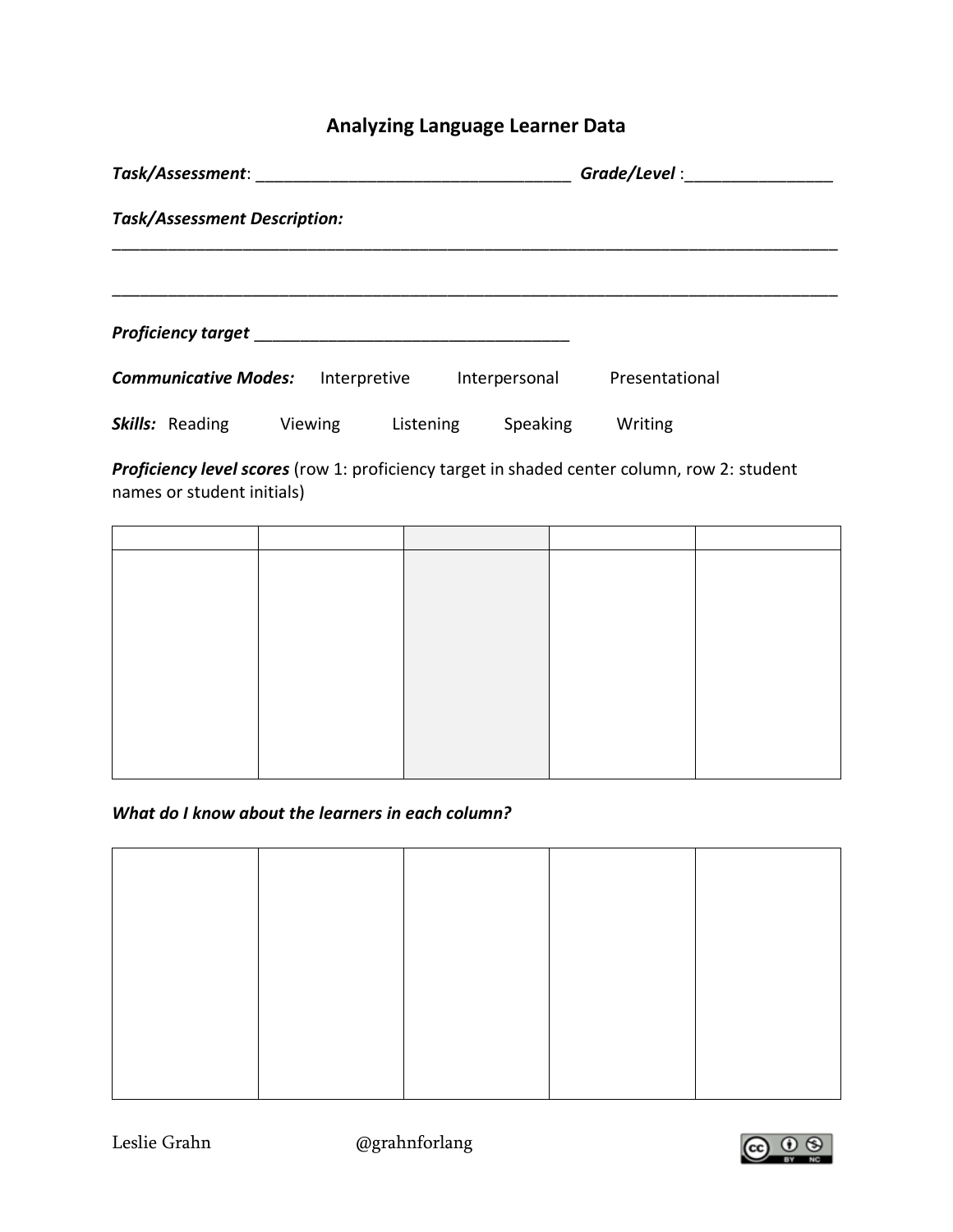*What strengths are apparent through the data?*

## *What gaps or areas for growth are indicated?*

## *How will I respond to the data?*

| <b>Teacher behaviors</b>                                                                                                                                                                                                                                                                                                                                                                                                                                                   | <b>Student behaviors</b>                                                                                                                                                                                               | <b>Additional Learning</b><br><b>Opportunities</b>                                                                                                                                                                                                                                                                                 | Deepening of teacher<br>skillset                                                                                                                                                                                                              |
|----------------------------------------------------------------------------------------------------------------------------------------------------------------------------------------------------------------------------------------------------------------------------------------------------------------------------------------------------------------------------------------------------------------------------------------------------------------------------|------------------------------------------------------------------------------------------------------------------------------------------------------------------------------------------------------------------------|------------------------------------------------------------------------------------------------------------------------------------------------------------------------------------------------------------------------------------------------------------------------------------------------------------------------------------|-----------------------------------------------------------------------------------------------------------------------------------------------------------------------------------------------------------------------------------------------|
| Target language use<br>ப<br>Scaffolds and supports<br>$\Box$<br>(expression lists, graphic<br>organizers, anchor charts)<br>Differentiating instruction<br>□<br><b>Modeling</b><br>□<br><b>Analyzing examples</b><br>$\mathbf{I}$<br><b>Intentional skill building</b><br>$\mathbb{R}^n$<br><b>Reading skill building</b><br>ш<br>Varied levels of challenge<br>Ш<br>(ex. tiering)<br><b>Meaningful feedback</b><br>□<br><b>Varied approaches</b><br><b>Student choice</b> | <b>Student target</b><br>$\Box$<br>language use<br><b>Goal setting</b><br>ப<br>Self-assessment<br>П<br>Peer feedback<br>П<br>Use of rubrics<br>$\mathbb{R}^n$<br><b>Revising</b><br>Ш<br>products based<br>on feedback | <b>Listening practice</b><br>$\Box$<br>□<br>Interpersonal<br>practice<br>Practice<br>$\Box$<br><i>interpreting</i><br>authentic<br>resources<br>Independent<br>$\Box$<br>reading<br>□<br><b>Whole and small</b><br>group discussions<br>Integrated tasks<br>□<br>П<br><b>Writing practice</b><br>п<br>Pair and small<br>group work | <b>Backward design</b><br>$\Box$<br>principles<br><b>Differentiated</b><br>$\Box$<br>instruction<br>Performance task<br>$\Box$<br>design<br>Feedback<br>$\Box$<br><b>Proficiency levels</b><br>$\Box$<br>Scoring calibration<br>□<br>practice |